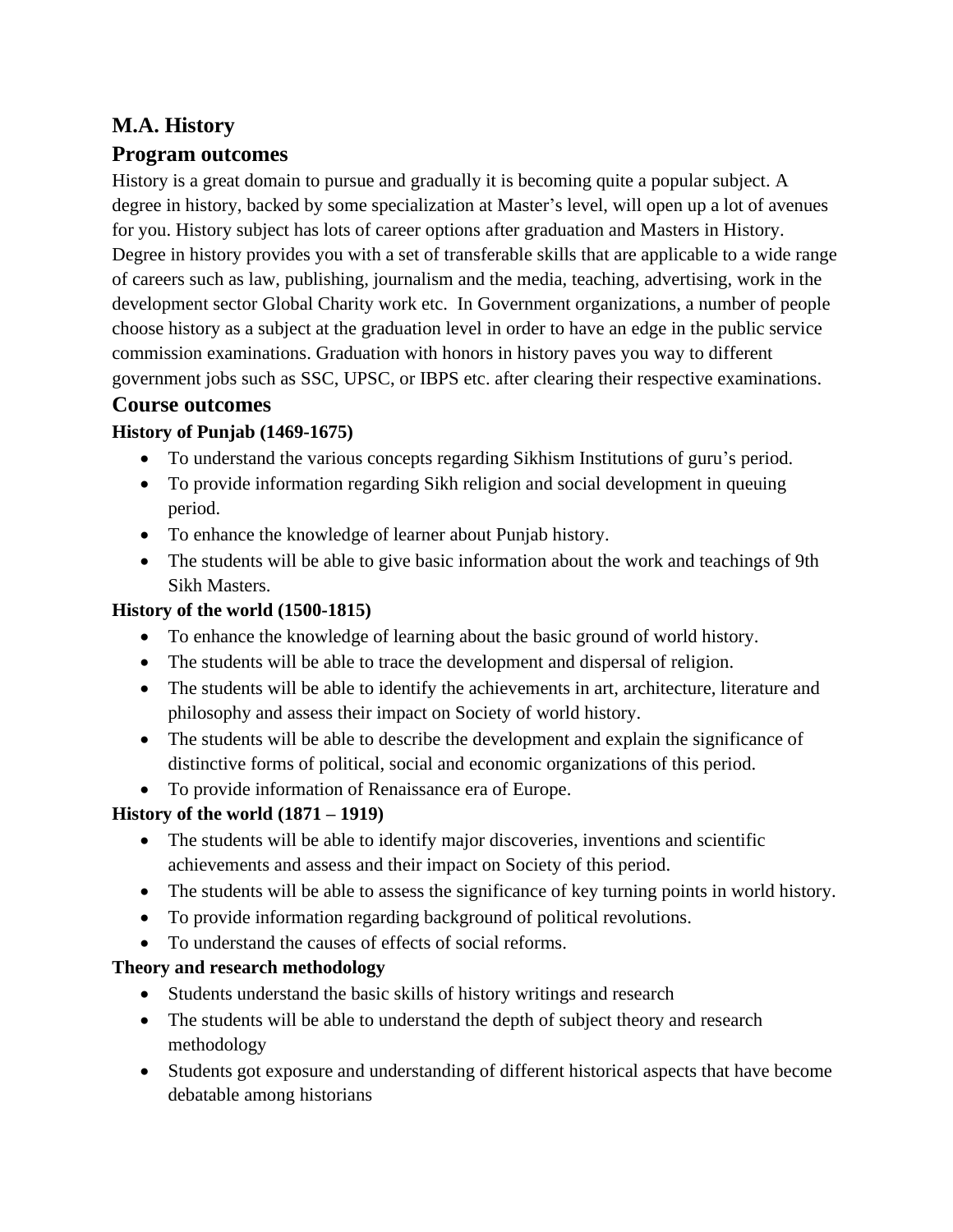• This subject made students understand and see in detail the analytical thinking in process of reconstruction of history

### **History of Punjab from (1675 -7019)**

- To enhance the knowledge of the learner about the history of Punjab
- To provide information regarding political, economic, social and religious issue of this period
- Students will acquaint the pupils with major ideas and thoughts of the Sikh religion development during this period
- To provide information regarding Sikh struggle against the Mughals during this period

# **History of the word (1815- 1870)**

- To enhance the knowledge of the students about world history
- The student able to understand world history and its impact on India
- To understand the meaning of nationalism and their respect towards great international personality
- Students have understood the process of colonialism in different parts of world

# **History of the world (1919 – 1991)**

- Students gain knowledge about political history of modern world
- Students will be able to explain the various political movements and growth of nationalism in different parts of the world
- Students trace and analyze the main development of contemporary word and explored the important developments of 20<sup>th</sup> century word
- Students have understood the necessity of universal brotherhood

### **Theory and research methodology**

- The students will be able to go exposure to difference in perspective and understanding of European and Indian historians
- The students understood different aspects and data that are used to re-construct history and now this has made certain topic that are debatable
- Students have understood the concept of historiography and its different perspectives
- Students got exposure to research methodology and presentation

### **History of Punjab from (1799- 1849)**

- The course AIMS at acquainting students with history of Punjab during the period of Maharaja Ranjit Singh
- The students will understand the history of Punjab from the foundation of the first Sikh Empire in 1799
- Students will understand effects on Punjab after the death of Ranjit Singh

### **History of India from (1707 -1772)**

- The students will be able to understand the social, economic, cultural and political background of modern India
- Students will be able to understand the key concept related to history of India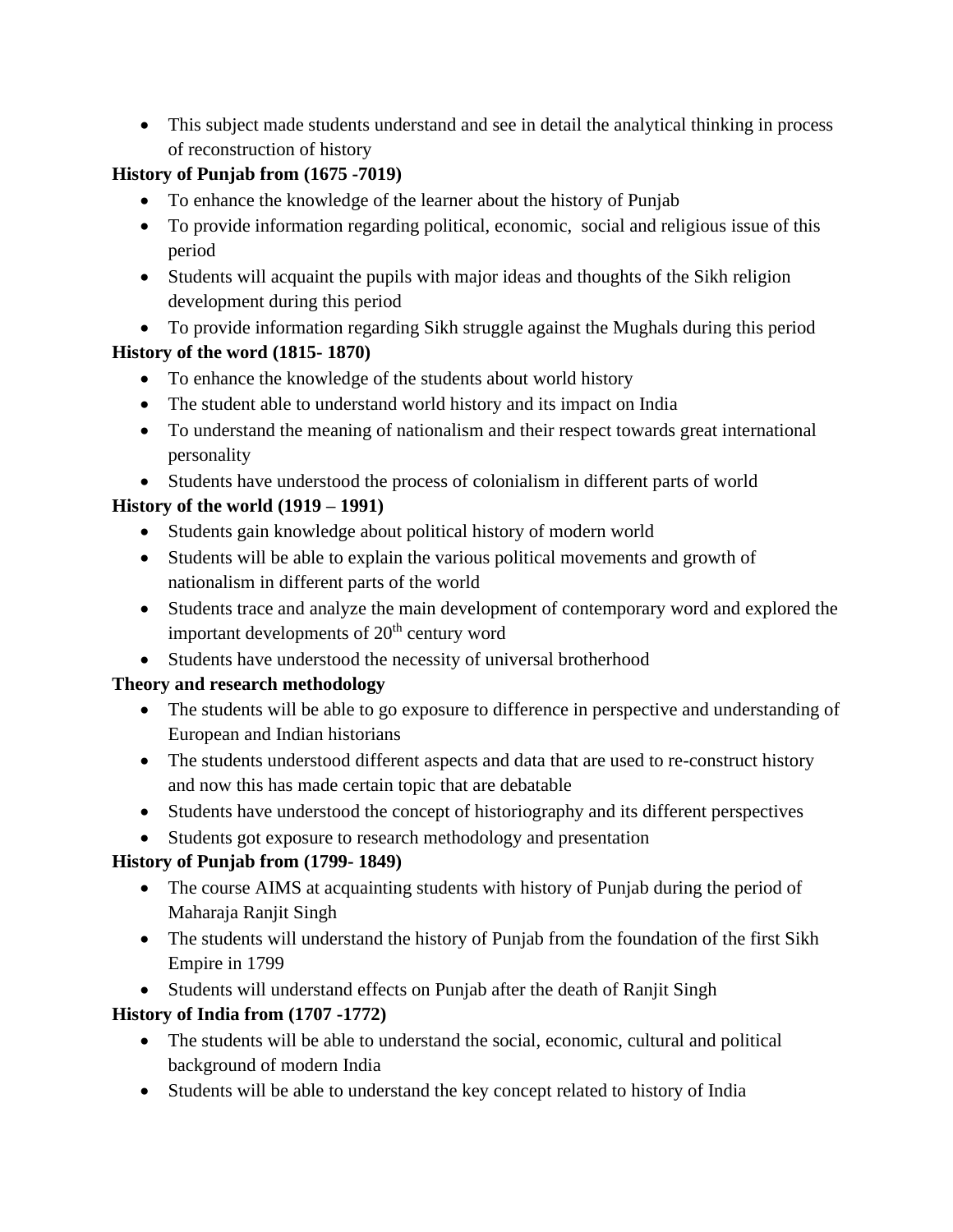- Students can learn about foundation and expansion of Colonial rule in India
- Students aware about the historiography on the decline of the Mughal Empire
- Students will be able to explain how the company's rule in India was established after the Battle of Plassy and legitimized the regulating act, socio-religious reforms movements and educational reforms

#### **History of India from (18 18-1947)**

- The students will be able to evaluate consolidation of English power in India
- The students will be able to describe the revenue systems under the company's rule in India
- The students will be able to trace the British colonial expansion in the political context of 18th century in India
- They will learn about the change in society, political, religion and economy during this period
- The students will be able to acquire knowledge about the freedom struggle

#### **National movements in India and constitutional development (1858- 1930)**

- The students will be able to explain Indian nationalism and freedom struggle
- The students will be able to understand the core ideas of national movements in its conceptuality
- The students will learn about the constitutional development during British rule
- Students have understood the process of healthy nationalism and secularism by struggling work of social reformer and freedom fighters

#### **History of Punjab from (1849 -1947)**

- The students will understand to Punjab's contribution in the freedom struggle
- Students will understand the history of Punjab to the formation of new Punjab in 1966
- The students will be able to provide information regarding background of partition of Punjab

### **History of India (1772 -1818)**

- The students will be able to provide information regarding background of British rule
- To understand economic development in this period
- To enhance the knowledge of learner about History of India
- To understand the various concept of this period

### **Social and economic history of modern India (1818 -1947)**

- Students able to understand of various terms, key concept related to economic and social history of India
- They develop ability of critical and logical thinking of Indian society
- The students will be able to develop and Awareness of the diversity and complexity of human social, cultural, political and economic Institutions of history of India
- The students will be able to learn The Legacy of British rule in India

### **National Movement in India and constitutional development (1930-1947)**